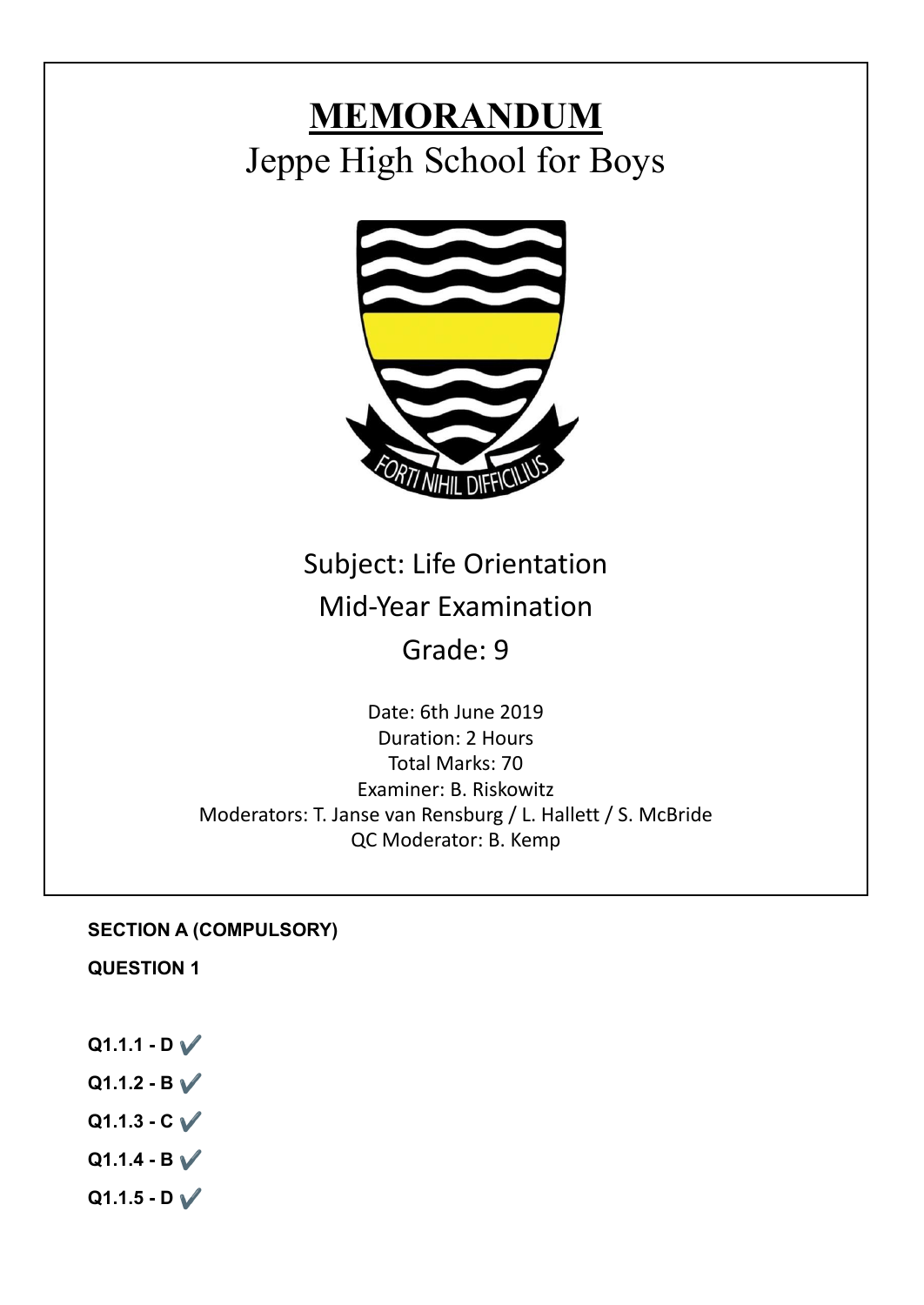1.2.1 The purpose of the employment equity act is to achieve equity in the workplace by promoting equal opportunity and fair treatment in employment through the elimination of unfair discrimination.  $\mathcal V$ 

1.2.2 This act limits work hours in the week and regulates meal breaks and periods of rest. it provides for workers rights, annual leave, sick leave, maternity and family responsibilities.✔️

1.2.3 This act aims to develop the skills of the SA workforce so that the economy can grow and all South africans can have better work opportunities and love a better life .  $\blacktriangledown$ 

1.2.4 Laws help to protect all citizens of the country and refer to all the rules and regulations passed by the parliament  $\mathcal V$ 

1.2.5 Acts are part of laws that refer to specific situations and circumstances.✔️

## **TOTAL SECTION A: 20**

#### **SECTION B (COMPULSORY)**

#### **QUESTION 2**

2.1 Explain to Keletso what an TVET college is. (1+1) (2)

**This is where one can go to study a National Curriculum Vocational** ✔ **Colleges offer various types of courses in industry fields** ✔

**a) Definition of "TVET" for 1 mark; possible answer: "Technical Vocational education and training"** ✔️

**b) Explain the college for 1 mark; possible answer: This is where one can go to study a National Curriculum Vocational Colleges offer various types of courses in industry fields** ✔️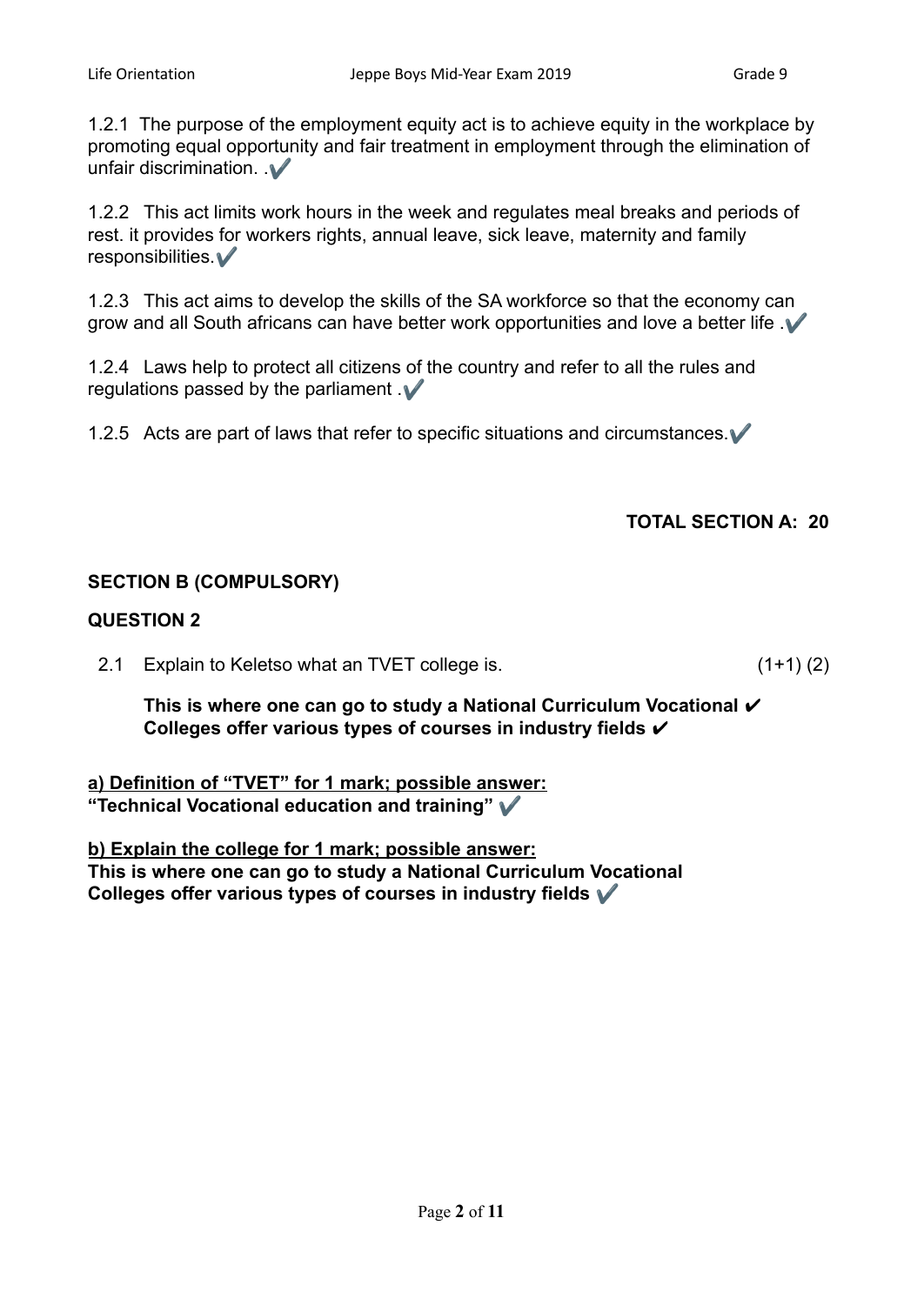2.2 Compare Keletso's two options, namely the NCV and NSC by discussing details of what each would entail. (2X2)(4)

**National Certificate Vocational**✔ **Consists of NQF level 2 to 4** ✔ **OR One language on First Additional Language level, Maths/Maths Lit and LO are compulsory Four vocational subjects compulsory**✔ **AND Successful completion of NQF4 grants admission to Higher Education and Training**✔

**National Senior Certificate ✔ Consists of grade 10 to 12** ✔ **OR One language on First Additional Language level, one official language on home language level or FAL language level, Maths/Maths Lit and LO are compulsory Minimum of 3 subjects from list on offer**✔ **AND Successful completion of NQF4 grants admission to Higher Education and Training**✔

## **a) Must define NCV and NSC for first two marks**  $\sqrt{V}$ **Make a point on each option**✔️✔️**; possible answers:**

2.3 Evaluate and comment on the implication of each option for Keletso's  $f$ uture.  $(2X2)(4)$ 

**Comment on the first option** ✔️**and evaluate/explain the implication**✔️ **Comment on the second option** ✔️**and evaluate/explain the implication** ✔️**; possible answers:**

**Both have requirements such as the achievement of a language, mathematics or mathematical literacy, and life orientation. Both also require that a learner does four additional subjects.** ✔️✔️

**The subjects available to NSC learners direct them into a general education with a more academic bias and the rules of subject combination for the NCV direct learners into a vocational field. Both qualifications were designed to allow learners the possibility of entry into higher education.** ✔️✔️

**The NSC, however, would allow learners to access a variety of qualifications and areas of interest, while NCV learners would be more narrowly directed towards study in a field related to the vocational designation reflected on their certificate. Both qualifications share an explicit focus on preparing learners for entry into the world of work and for full participation in a democratic society.** ✔️✔️

**The NSC is defined as a single three-year qualification and the NCV as three one-year qualifications.** ✔️✔️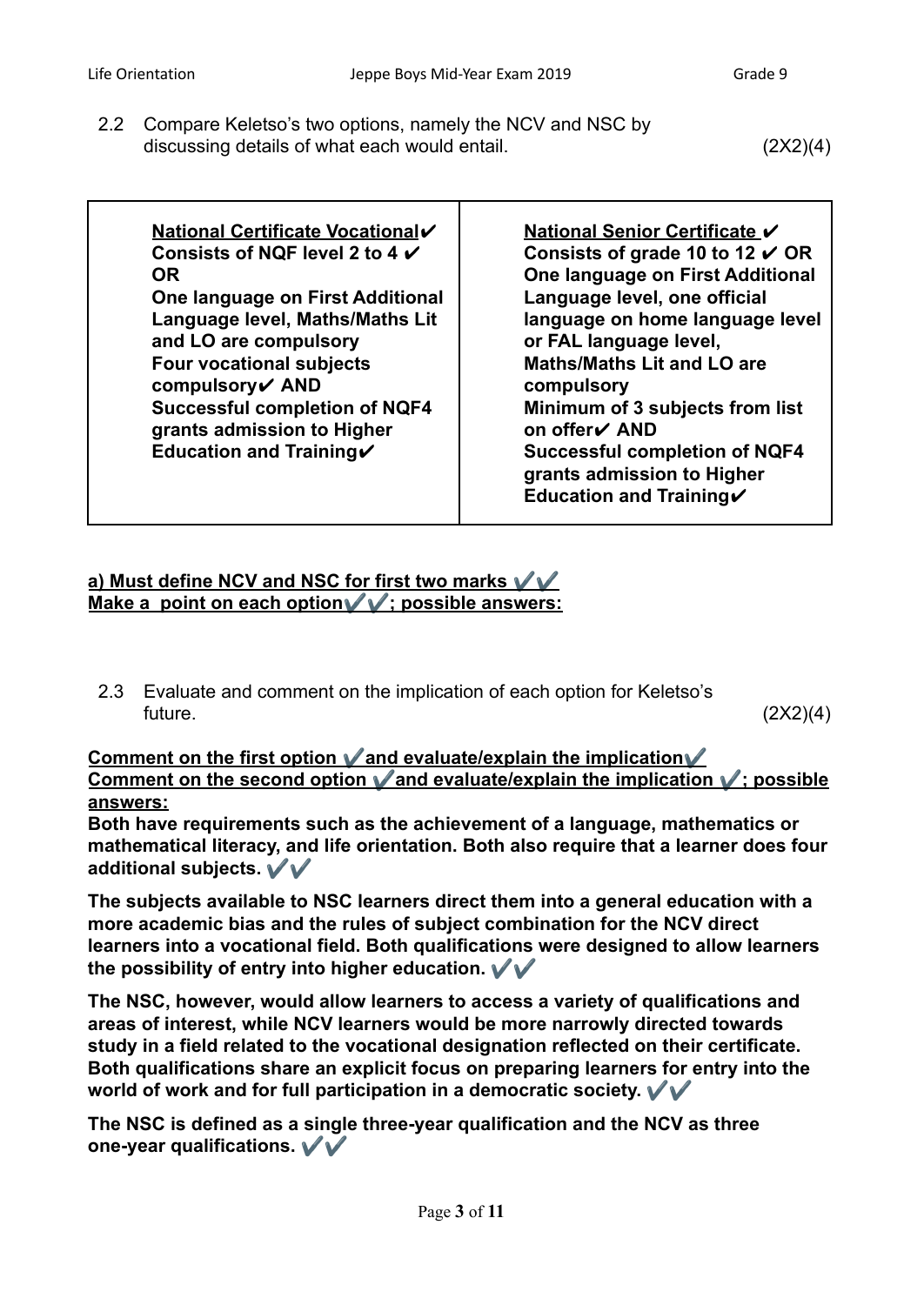2.4 Define the term NQF and identify which NQF level Keletso will achieve once he completes Grade 9. (1+1) (2)

## **a) Definition of "NQF" for 1 mark; possible answer: National qualifications framework**

## **b) Identify which level for 1 mark; answer: Level 1**

2.5 If Keletso prefers to learn practical IT work instead of theoretical IT work, suggest which option (NCV or NSC) would best suit him. Provide TWO reasons for your answer. (1+2) (3)

#### **Suggest correct option**✔️**and explain reason why its the best option**✔ **Provide second reason**✔️

## **; possible answers:**

- **- NCV would be the best option.**
- **- NCV is a more practical approach to learning in comparison to NCS which is a more theoretical approach.**
- **- NCV would do be more hands on and less theory.**
- **- NCV would help Kaletso more as he prefers to learn in a way that is more tangible and hands on instead of learning from an educator or lecturer and listening to theory.**

**[15]**

## **QUESTION 3**

3.1 Explain the term "Bantu education" and state why this would not work in our "New" South Africa. (1+1) (2)

## **a) Explanation of "Bantu education" for 1 mark; possible answer: Bantu education refers to the education system under the apartheid regime, separating black and white learners in schools and university, poor facilities and overcrowded classrooms.**

## **b) Give reason why it would not work in the current South Africa; possible answer:**

## **we now have the right to freedom, equality and education**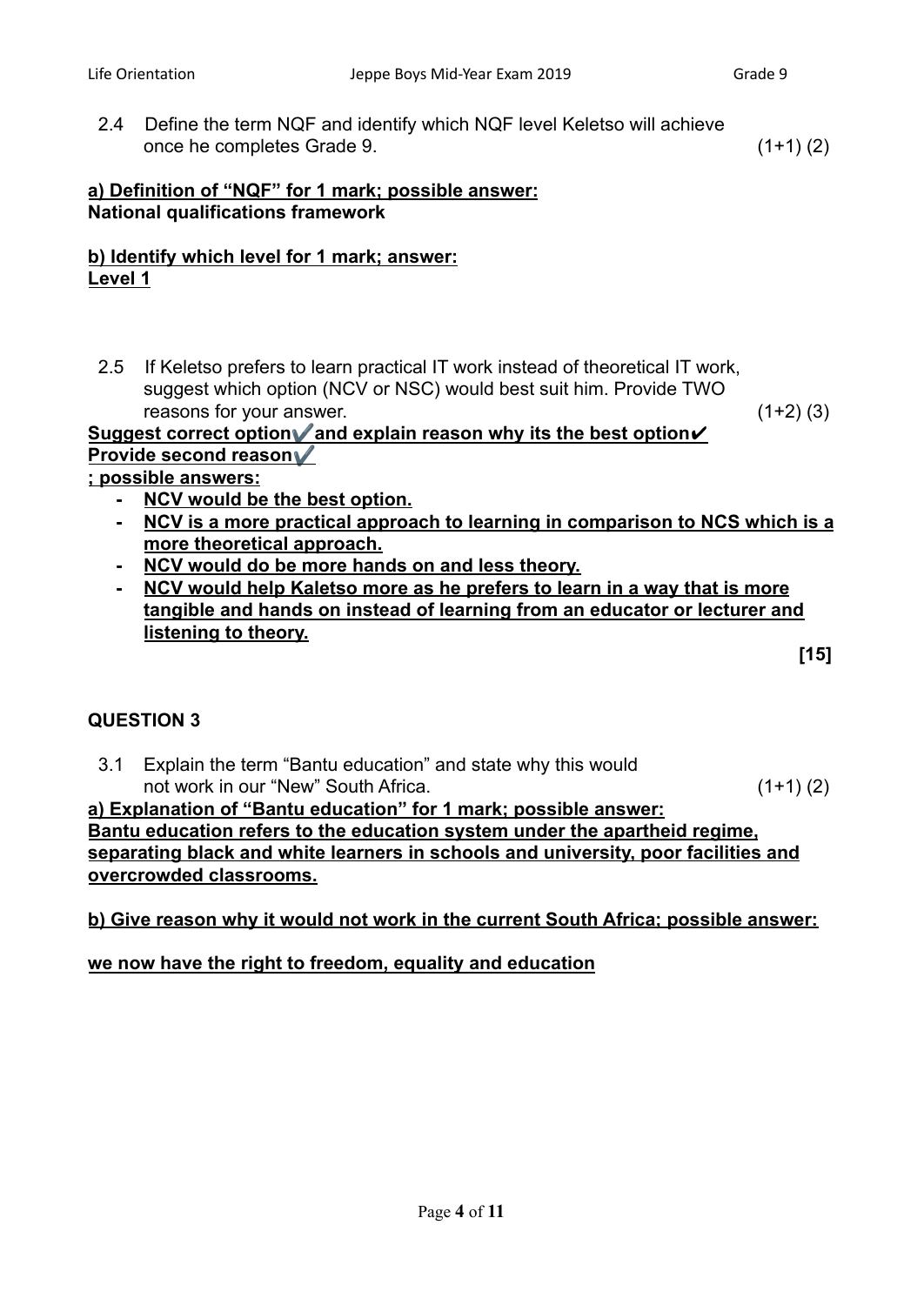3.2 Provide THREE summarised points of the events that took place on 16 June 1975? (3)

#### **Summarise one event** ✔️ **Summarise another event**✔️ **Summarise another event**✔️**; possible answers:**

- **- In 1975 there was protests in schools for black learners after the government decided that afrikaans had to be used equally with english as a language of learning in high schools.**✔️
- **- the protest was also for the system of bantu education, separating black and white learners.**✔️
- **- 200000 learners from soweto protest and had clashes with the police and violence with the police led to 700 deaths many of them being youth.** ✔️
- 3.3 What aspect of the 'right to education' were the learners protesting  $a$ gainst?  $(1+1)(2)$

## **Identify the one right for one mark** ✔️**andidentify the second right for another mark** ✔️**; possible answers:**

**The right to receive an education in their own language**✔️ **and the right to choose a public educational institution**✔️ **.**

3.4 Why is it important for the government to listen to the youth of the  $country?$  (2X2) (4)

## **Make a point** ✔️**and explain that point in light of the question** ✔️ **Make another point** ✔️**and explain that point in light of the question** ✔️**; possible answers:**

**The youth are regarded as the future of a country**✔️**, therefore, to overlook their needs and quality of education is to also hamper the progress and development of a country**✔️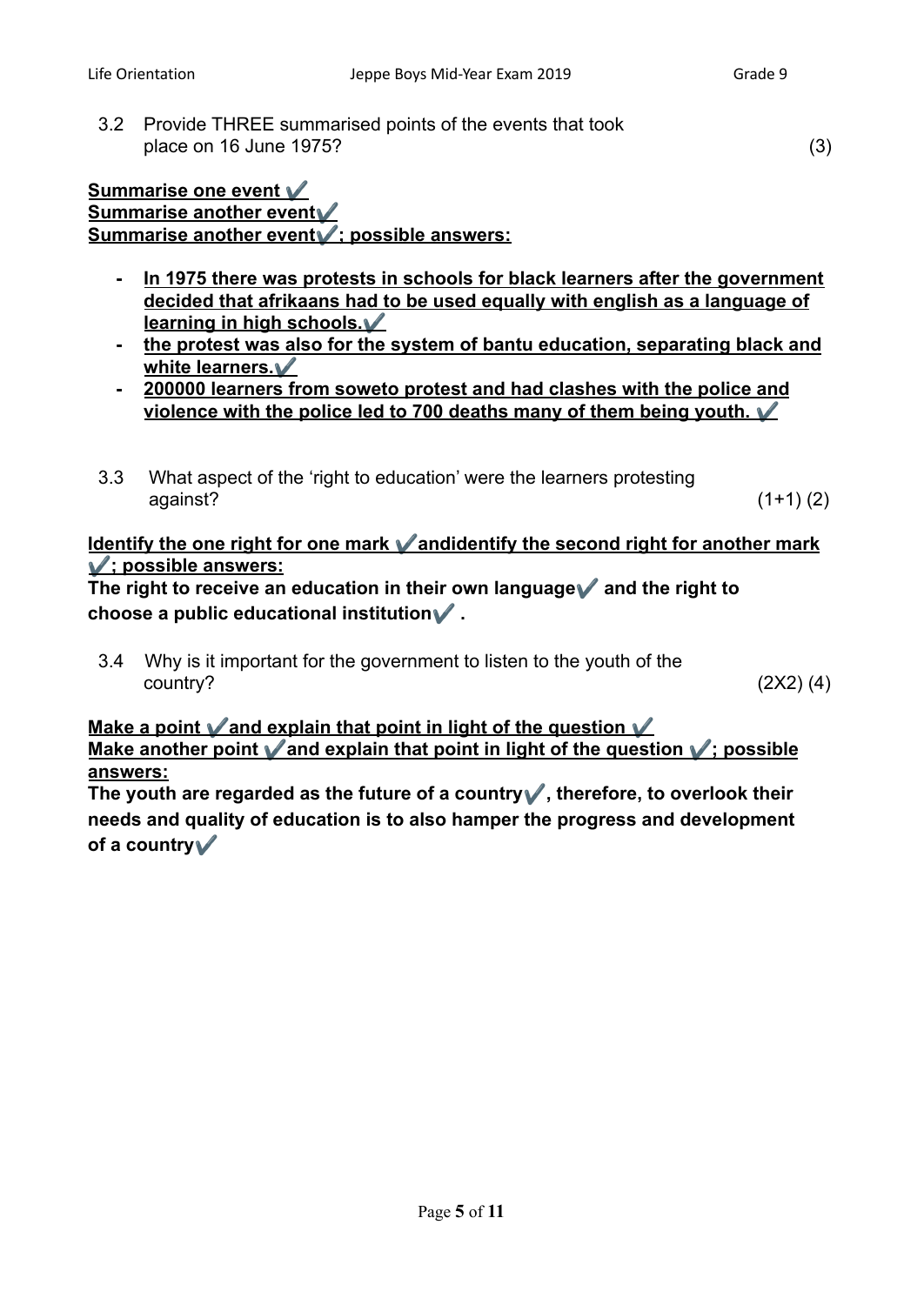3.5 Propose TWO ways you (in your personal capacity) could commemorate this important national holiday. (2X2) (4)

**Make a point** ✔️**and explain that point in light of the question** ✔️ **Make another point** ✔️**and explain that point in light of the question** ✔️ **Learn more about the history of the national holiday and share this information with others**✔✔

**The day should be respected given the sacrifices of the students who fought** for their right to an equal education system and not just seen as a day off.  $VV$ 

**Familiarize yourself with your rights and not to take them for granted. Read the Bill of Rights and speak up in instances where you might feel that your rights are not being protected**✔✔.

**Raise funds to donate to a school that is less resourced than yours. The funds can be used to purchase stationery or textbooks, so that the learners can learn effectively despite the school environment** ✔✔.

**Join peaceful marches that commemorate the sacrifice of the Soweto schoolchildren. Advocate for others who may not have access to a quality of education like you do** ✔✔**.**

> **[15] TOTAL SECTION B: 30**

## **SECTION C**

## **QUESTION 4**

● Define the term paraplegic and give advice to a friend as to how you could promote equality on the sports field. (1+2) (3)

#### **a) Definition of "paraplegic" for 1 mark; possible answers:**

**Paraplegic is a medical word for being paralyzed from the waist down. If you're paraplegic, you can't move your legs or anything below the waist, and you have no feeling in those areas either. People usually get this condition because of damage to the spinal cord, which could result from a disease or an accident.**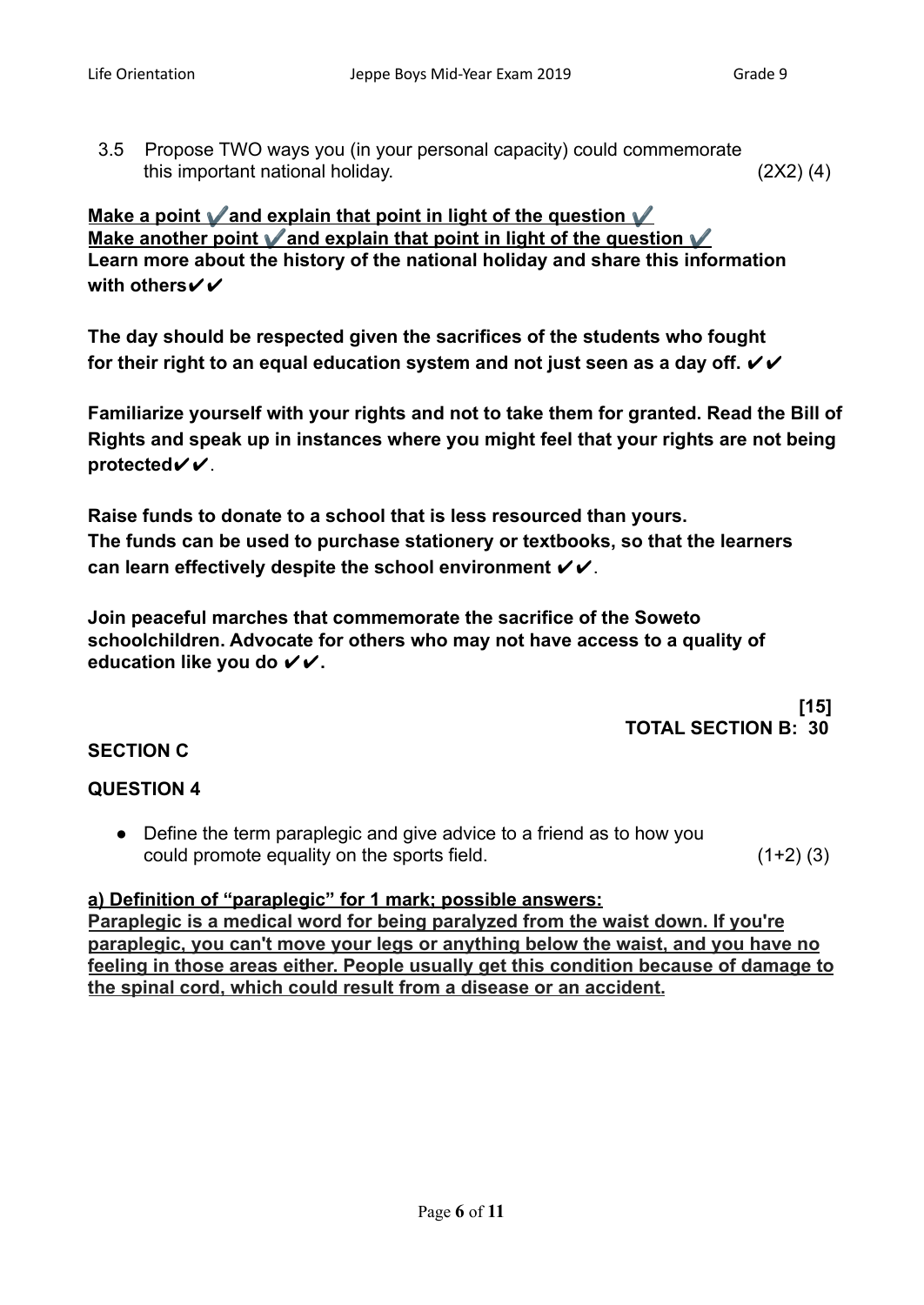## **b) Two types of advice to promote equality for 1 mark each; possible answers:**

**Embrace the opportunity. The team takes direction from the coach. If coaches see including people with disabilities on their teams as beneficial and increasing diversity, than the team will also benefit and gain new experiences. Coaches should also focus on the positives about inclusion instead of worrying about ways that the athlete will hurt the team. Many of the techniques for inclusion can help all athletes. For instance, deaf athletes may want the drills for the day written on a board. This can help you so that you don't have to tell your athletes 100 times what they are supposed to do.**

**Treat the athlete as an athlete. Focus on the person instead of the disability. Athletes with a disability want to participate in sports for the same reason as your other athletes. You can sit down with your athletes to determine their goals for participation, what they want to learn, and strategies for achieving goals. This will demonstrate that you want them all to improve.**

**Provide opportunities for the athlete to be a leader. As you do with your other athletes, coaches should also provide opportunities for the athlete with a disability to be a successful leader. All athletes including those with disabilities can choose one of the drills to do, select the relay team, or lead the cheers to demonstrate their leadership skills. This will demonstrate to your team that you have confidence in the athlete's leadership skills and also show that all athletes are integral members of the team.**

● Explain to what extent events such as the Paralympics promote and recognise the rights of people living with disabilities? (3X2) (6)

**Make a point** ✔️**and explain that point in light of the question** ✔️ **Make another point** ✔️**and explain that point in light of the question** ✔️ **Make another point** and explain that point in light of the question **; possible answers:**

**Breaks down the stigma that people living with disabilities are inferior or incapable in any** way, given the physically demanding nature of the events they participant in.  $\checkmark\checkmark$ 

**Promotes respect for their achievements and abilities, which brings about a change** in attitude from one that may have undermined their abilities in the past.  $\boldsymbol{\checkmark}$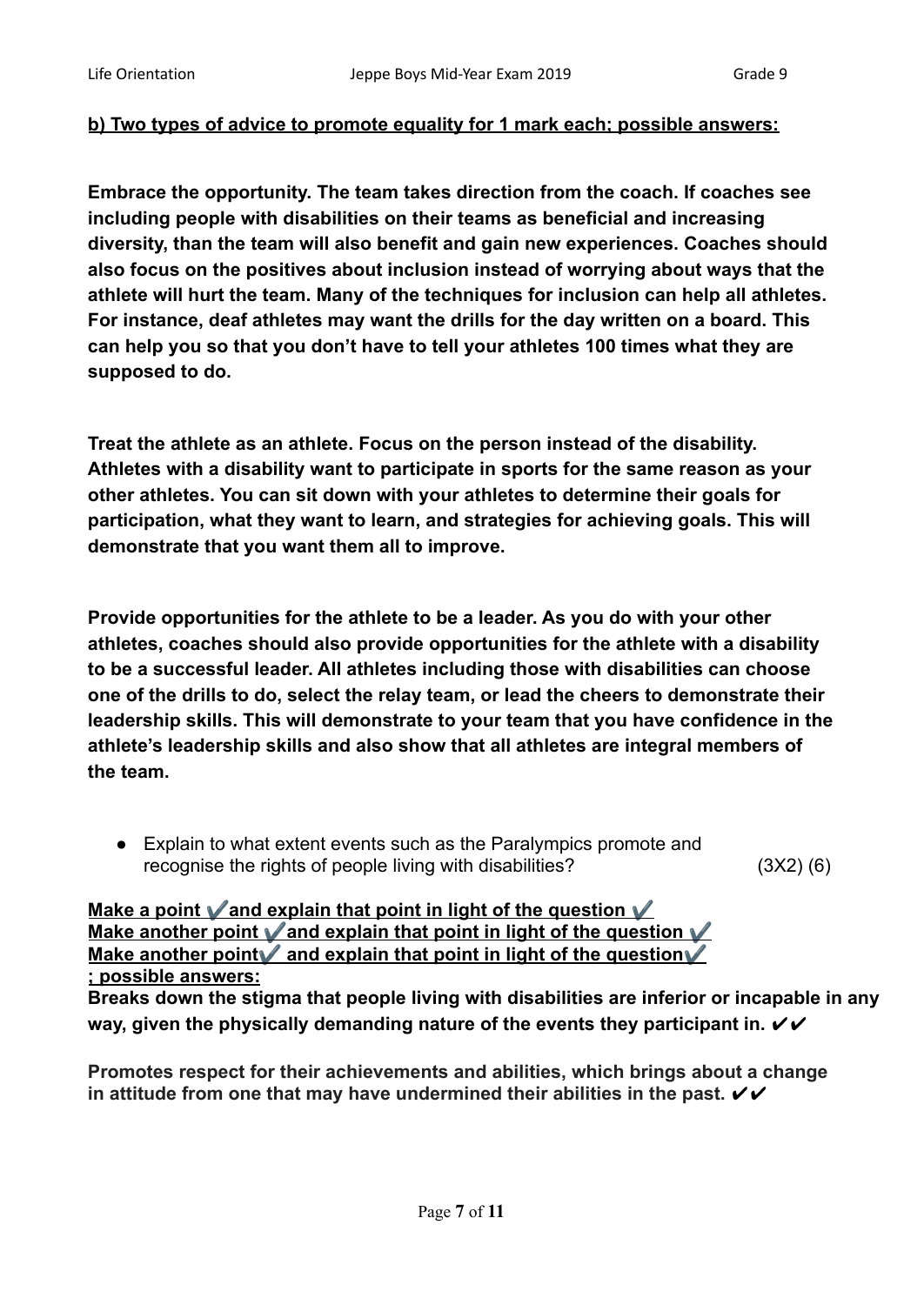**[15]**

● Recommend TWO practical ways businesses can adapt their working environments to allow greater freedoms for disabled people to fully enjoy their rights. In your answers, also indicate what impact EACH of these changes could make in the psychological well being of these people. (2X3) (6)

## **Name a practical strategy** ✔️**and explain that strategy**✔️ **and explain the impact of this strategy on well being of these people** ✔️

**Name another practical strategy** ✔️**and explain that strategy** ✔️ **and explain the impact of this strategy on well being of these people** ✔**; possible answers: Practical Ways:**

- **● Adapting the workplace or the working environment** ✔ ✔**. This will allow them to feel included.**✔
- **● Removing physical barriers** ✔✔**. Allow them to achieve their goals to the best of their ability.**✔
- **● Making some changes to how work is organised** ✔ ✔**.**
- **● Ensuring that information is provided in accessible formats. will allow them to** feel a sense of belonging.**✓**
- **● Modifying or acquiring equipment including assistive digital technology**✔✔**. Will allow them to fully part take in work related activities.**✔
- **● Offering specialist training and support** ✔✔**Shows that they are equal in the work-place.**✔
- **● Providing more flexible employment including part-time hours and a phased return to work.** ✔✔**.Allow them to go for rehab or pysio, which promotes well-being.**✔

## **QUESTION 5**

● Define the term "unhealthy sexual behaviour" and discuss TWO negative influences that promote this unhealthy behaviour.  $(1+3)$  (3)

## **a) Definition of "unhealthy sexual behaviour" for 1 mark; possible answers: possible answer:**

**Unhealthy sexual behaviour: refers to any sexual behaviour where a person feels uncomfortable or taken advantage of**✔**.**

**This could refer to abuse but could also refer to oppression or exploitation**✔**.**

**Pressurising somebody to have sex is unhealthy sexual behaviour√.** 

**b) Discuss Two types of negative influences that promote unhealthy behaviour for 1 mark each; possible answers:**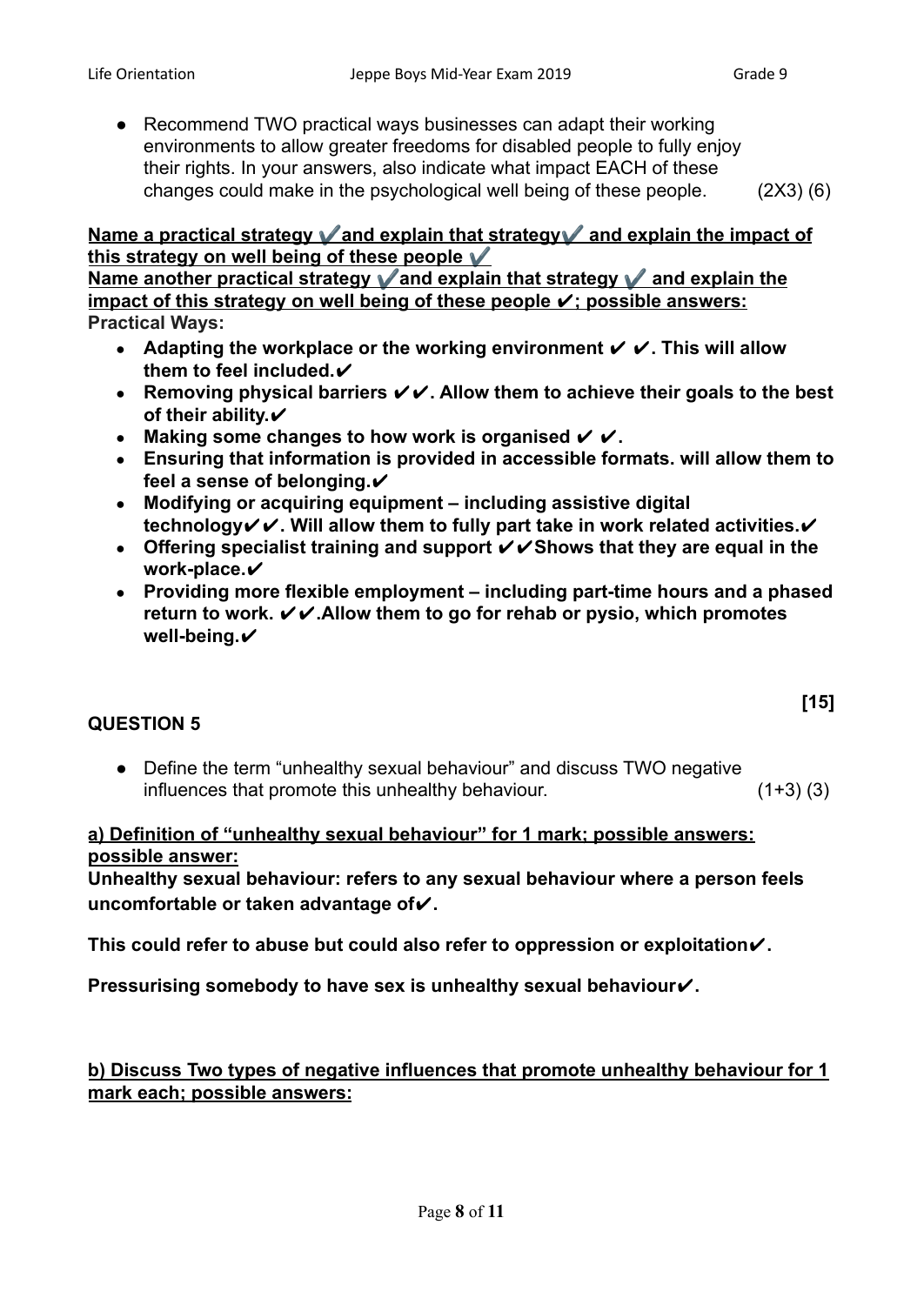• Explain how THREE potentially (sexually) risky environments (other than school) could have a negative impact on your sexual choices. (3X2) (6)

## **Make a point** ✔️**and explain that point in light of the question** ✔️ **Make another point** ✔️**and explain that point in light of the question** ✔️ **Make another point** ✔️**and explain that point in light of the question** ✔️**; possible answers:**

**Being threatened or forced to have sex**✔️ **Engaging in sexual behaviour to earn money.**✔️ **Negative family relationships.**✔️ **Living in areas with high crime rates and prostitution.**✔️

● Advise your friend on TWO ways that she can make the best decisions for her life. In your answers, also indicate what impact these good choices will have on her life. (2X3) (6)

**1st action** ✔️**and explain this action** ✔️ **and indicate the impact it will have in her life** ✔️ **2nd action** ✔️**and explain this action** ✔️ **and indicate the impact it will have in her**

## **Actions:**

**life** ✔️**; possible answers:**

**It is important for her to consider her values**✔️ **particularly what she wants in terms of her education and her family**✔️**. This will ensure that she will remain HEALTHY and free of detrimental consequences.**✔️

**It is important for her to consider her goals**✔️**; because working towards one's goals give you a sense of purpose and direction.**✔️**Having goals will allow her to remain focused and avoid going astray.**

**She should consider how she would feel should one of these unwanted consequences happen to her**✔️**and how her life will change.**✔️**This will help her realize how blessed her life is and will stop her from getting involved in something she shouldnt.**

**[15]**

#### **QUESTION 6**

• Define the term "role model" and state TWO purposes of a role model.  $(1+2)$  (3)

#### **a) Definition of "role model" for 1 mark; possible answer:**

**"a person looked to by others as an example to be imitated."**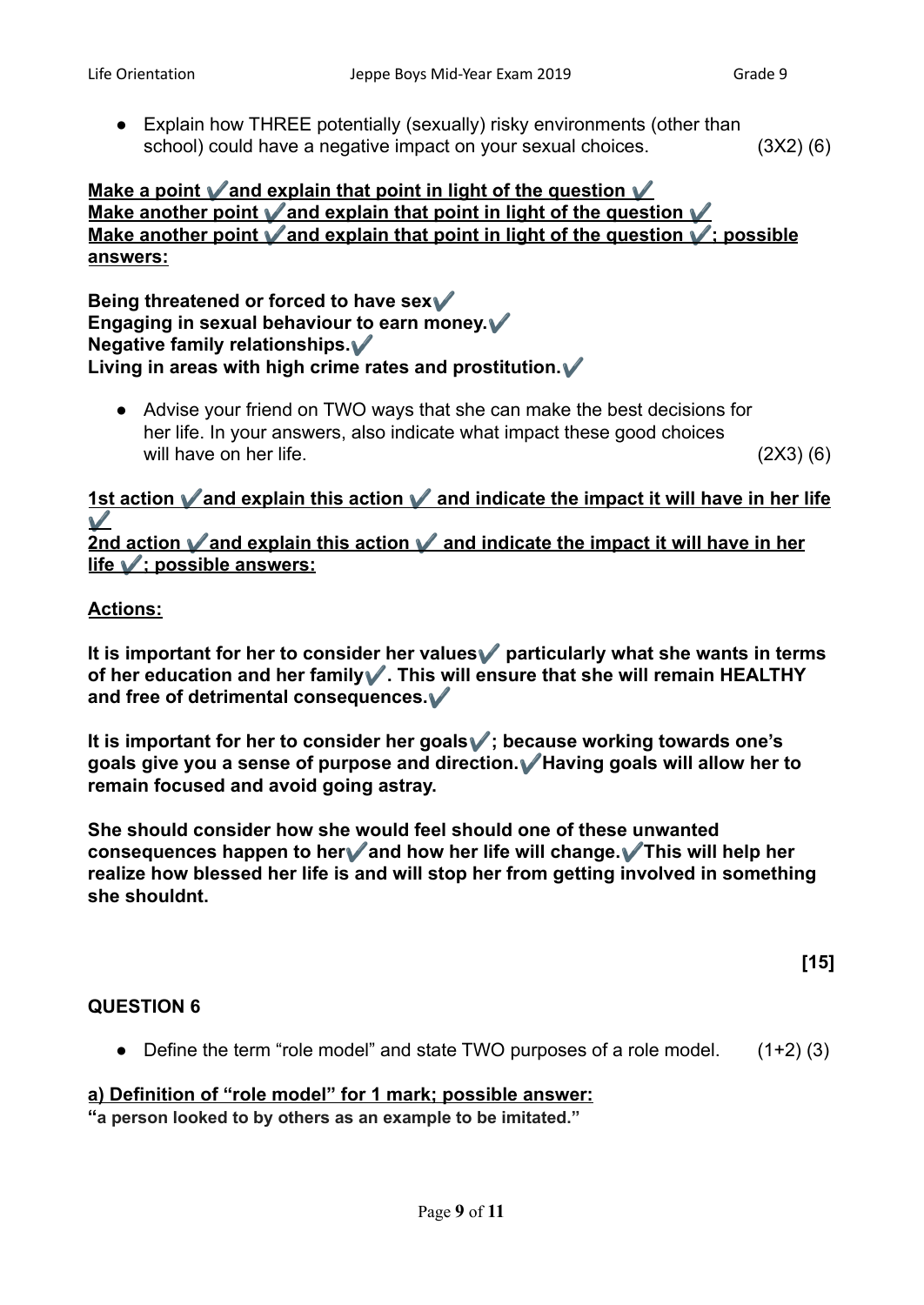**b) Purpose of Role model for 1 mark Purpose of Role model for 1 mark ; possible answers: Serve as a motivating✓** factor to pursue dreams  $∨$  ✓ **Possess a positive trait**  $\checkmark$  **that you wish to emulate in your own life**  $\checkmark$  $\checkmark$ **Learn from their successes** ✔**and failures** ✔

• Discuss THREE ways that admiring popularity, wealth, and status may have a negative impact on an individual's personal development. (3X2) (6)

## **Make a point** ✔️**and discuss the point in relation to the question** ✔️ **Make another point** ✔️**and discuss the point in relation to the question** ✔️ **Make another point** ✔️**and discuss the point in relation to the question** ✔️**; possible answers:**

**Often people who pursue status and popularity places limits on interactions with people that may not be considered 'desirable'** ✔ **this limits an individual's ability to work with and to learn from people from all walks of life.** ✔

**These ideals do not speak positively of nurturing human connection** ✔**or being able to be yourself** ✔**;**

**One is always trying to conform to what's perceived as being popular that they are never really themselves** ✔ **and also encourage selfish, self-serving** behaviour.  $\checkmark$ 

● Advise young children on TWO reasons why it so he important to have role models in a millenial society. In your answers, also indicate what impact good role models will have on their lives. (2X3) (6)

**1st reason** ✔️**and explain this reason** ✔️ **and provide the good impact they will have** ✔️ **2nd reason**✔️**and explain this reason** ✔️ **and provide the good impact they will have** ✔️**; possible answers:**

**Millennial children tend to admire celebrities and sportsmen whose antics do not demonstrate positive values**✔ **that promote respect and care for others** ✔**.**

I**t is important for them to learn about individuals whose choices in life have been about promoting the wellbeing of others and society as a whole**✔✔